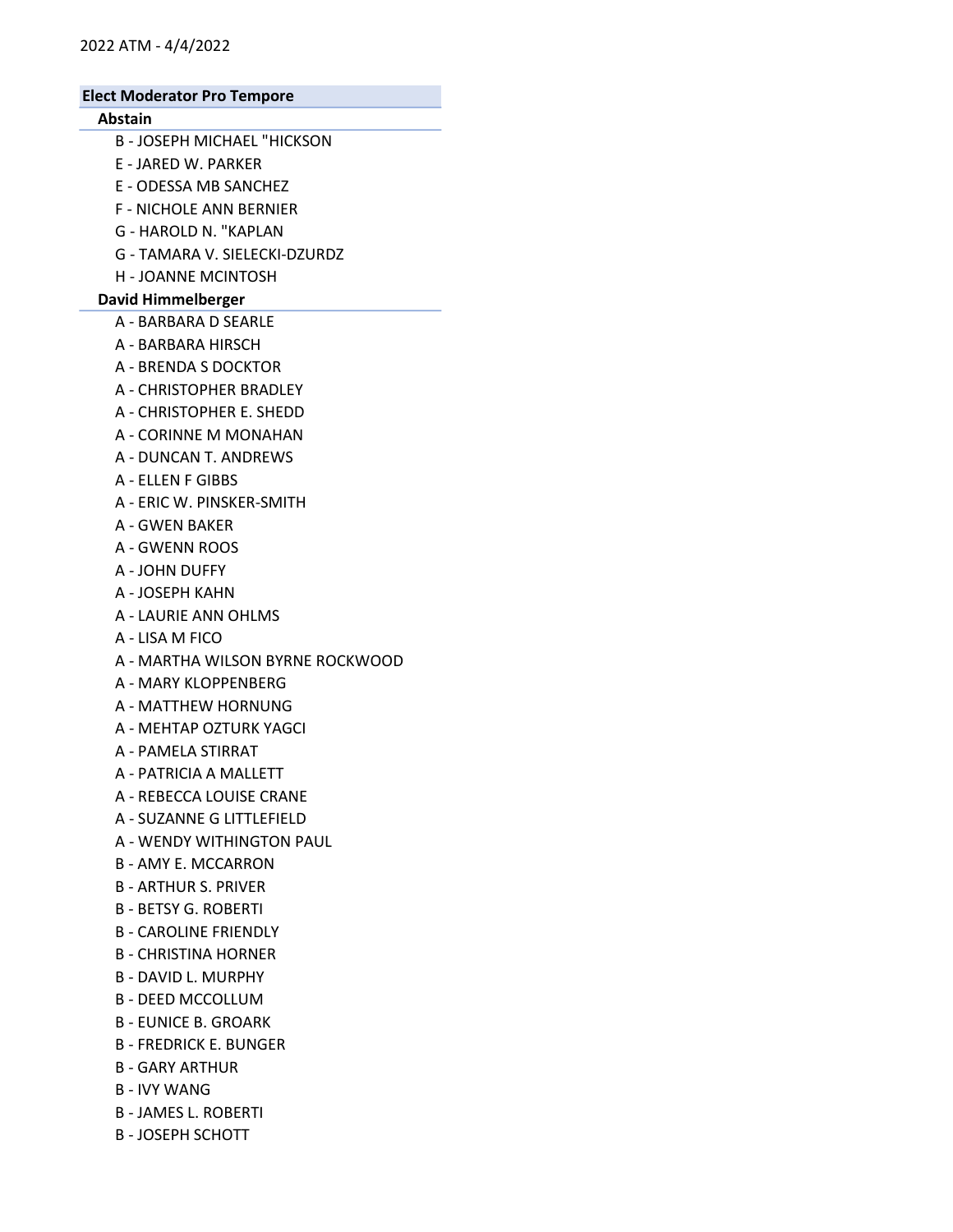- B KATHERINE S. CORT
- B KELLY C. FRIENDLY
- B LINDA H. CHOW
- B MARY EATON CROWN
- B MELISSA A. MARTIN
- B MIDDLETON ANSLEY "MARTIN
- B NORA TRACY PHILLIPS
- B PAUL THOMAS DELANEY
- B ROBERTA MORGENSTERN
- B S. PETER W. JONES
- B SCOTT K. BENDER
- B SKYE JACOBS
- C AMY SB GOTTSCHALK
- C ANDREA N. WARD
- C ANN M. HOWLEY
- C ANN WELKE RAPPAPORT
- C BEATRICE BEZMALINOVIC DHEBAR
- C CHRISTINE S. MIZZI
- C ELIZABETH LASHWAY
- C HOLLY M. GRACE
- C HYUN SOOK RYU SONG
- C KATE MCGEOUGH
- C KELLY MCCOULF NORRIS
- C LEANNE J. LEIBMAN
- C LINDA OLIVER GRAPE
- C LOIS SULLIVAN
- C LUCIENNE V. RONCO
- C LUCY ROONEY KAPPLES
- C MARCIA TESTA SIMONSON
- C MARTIN JAY "MCHALE
- C MORRIS RUSTY KELLOGG
- C PAMELA POSEY
- C ROYALL H. SWITZLER
- C SARA H. RAVERET
- C SARAH H. PEDERSEN
- C SHARON L. GRAY
- C STEVEN D. FESSLER
- C SUSAN K. MAGGIONI
- C THOMAS H. ULFELDER
- C WENDY HARRIS GARBER
- D ANN-MARA S. LANZA
- D CAROL ALMEDA-MORROW
- D CHRISTINE A. KEHOE
- D CRAIG EDWARD MACK
- D DEREK B. REDGATE
- D DIANE E. HALL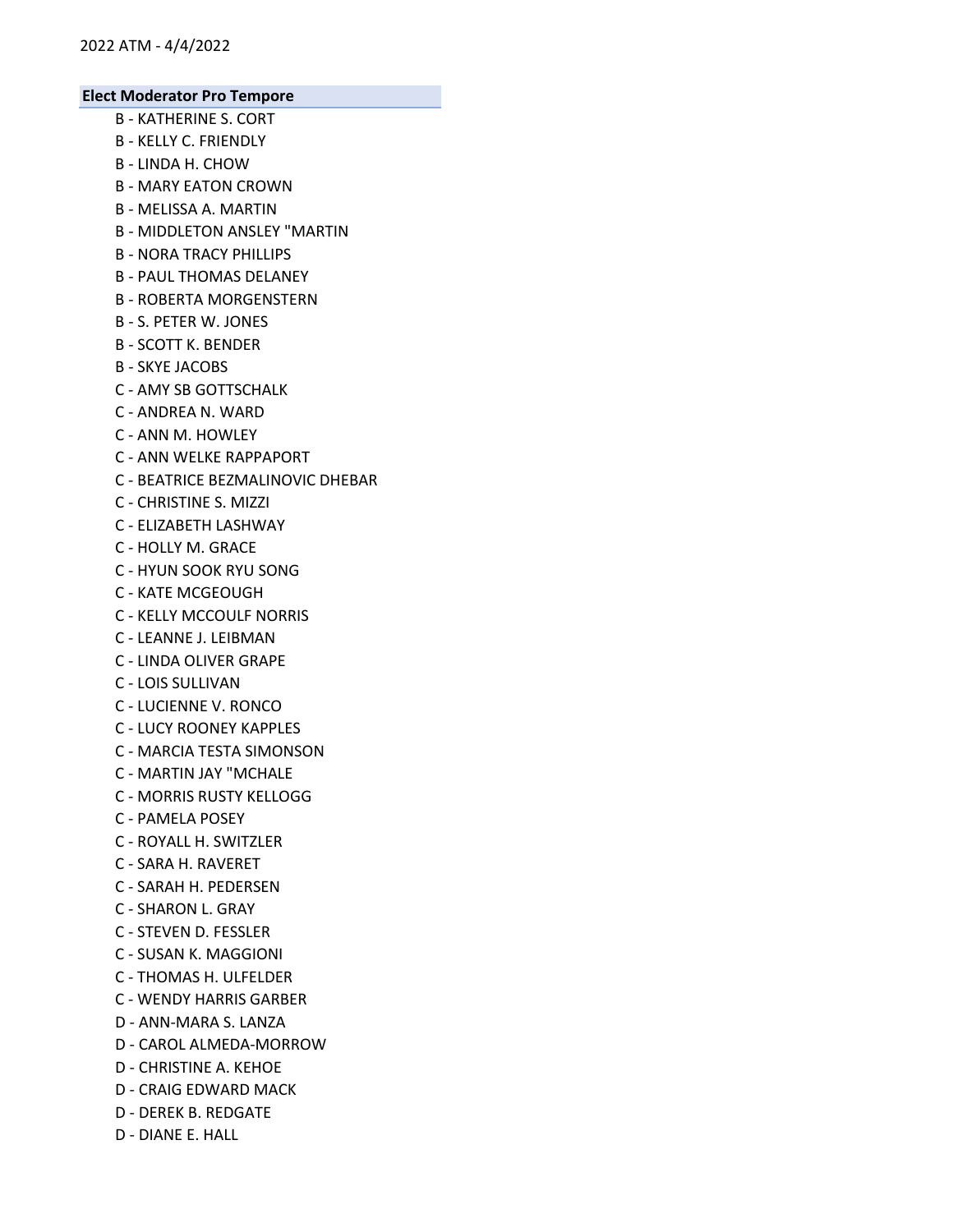- D ELIZABETH H. SHLALA
- D ELIZABETH SULLIVAN WOODS
- D GAIL FRANCES SULLIVAN
- D IAN COHEN
- D JOHN SCHULER
- D LAURA ROBERT-FRAGASSO
- D LAURA SCHOTSKY OLTON
- D LINA EVE VITA MUSAYEV
- D LORI A. FERRANTE
- D MARGIE PALLADINO
- D MARK B. BENJAMIN
- D MASON R. SMITH
- D MAURA MURPHY
- D PATTI QUIGLEY
- D RICHARD D. "HILL
- D SANDRA SABA JOSEPH
- D W. ARTHUR "GARRITY
- E CAREN PARKER
- E DENNIS DISCHINO
- E JACQUI VAN LOOY
- E JESSICA BETH GRAHAM
- E JOAN GAUGHAN
- E KATHERINE K. MACDONALD
- E KATHERINE L. "BABSON
- E KEVIN J. MACDONALD
- E LAURENCE D. SHIND
- E LISE M. OLNEY
- E MARLA L. ROBINSON
- E MARY GARD
- E NANCY L. GOODEN WESTENBERG
- E NEAL R. GOINS
- E PAUL A. CRAMER
- E RAINA C. MCMANUS
- E RANI ELWY
- E REGINA C. LAROCQUE
- E RUSSELL THOMAS GENTRY
- E SUSAN E. RYAN
- E SYLVIA T. HAHN-GRIFFITHS
- E THOMAS J. MACDONALD
- E TIMOTHY W. FULHAM
- E WENDY S. BECK VON PECCOZ
- F ANNE P. COHEN
- F C. MADISON "RILEY
- F CHRISTINE SWENSON LAWRENCE
- F CYNTHIA C. EDWARDS
- F DAVID LIVINGSTON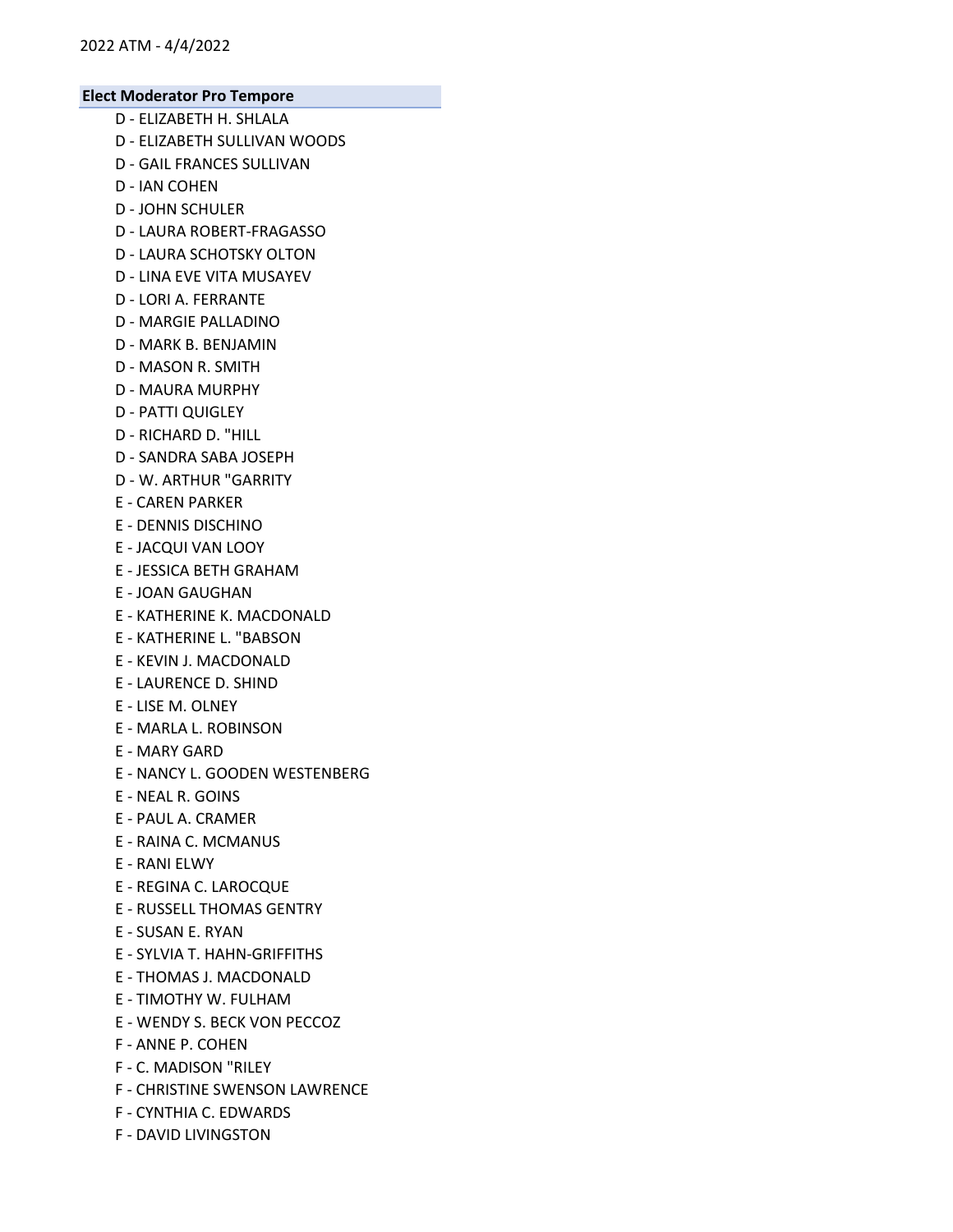- F DAVID RYAN DAWS
- F ELAINE M. PUTNAM
- F ELIZABETH LANGE
- F ELIZABETH MAY
- F ERIC M. CARLSON
- F FREDERIC W. RIPLEY
- F HOPE CROSIER
- F JAY PROSNITZ
- F LISA COLLINS
- F MICHAEL ANDREW LICATA
- F MICHAEL J. MASTRIANNI
- F MICHELE DRAGON LIVINGSTON
- F NIKI BRINKMAN-OFENLOCH
- F SALVATORE "DEFAZIO
- F SARA A. JENNINGS
- F SHAWN BAKER
- F STEVEN J. SIMONS
- F SUSAN KAGAN LANGE
- F VICTORIA J. OSTLER
- F VIRGINIA LEE FERKO
- G ALICE HANLON PEISCH
- G ANDREW A. WILSON
- G CRAIG L. COHEN
- G DIANE CAMPBELL
- G DOUGLAS W. SMITH
- G EDWARD D. FOLLAND
- G FREDERICK W. SCHALLER
- G JANET Z. GIELE
- G JE'LESIA JONES
- G JOAN HACKETT CODY
- G KARL HAMMOND
- G KATHLEEN F. TRUMBULL
- G LORRI WOODACRE
- G MARJORIE R. FREIMAN
- G MARY ANN CLUGGISH
- G MICHAEL R. TOBIN
- G PARKER MORSE
- G PAUL H. MERRY
- G PETER SOLOMON
- G RICHARD MICHAEL SALASOVICH
- G SUSAN A. MANGIACOTTI
- G THADDEUS A. HEUER
- G TODD M. COOK
- H BARBARA H. MCMAHON
- H CATHERINE C. MIRICK
- H CHRISTINA WHITING DOUGHERTY